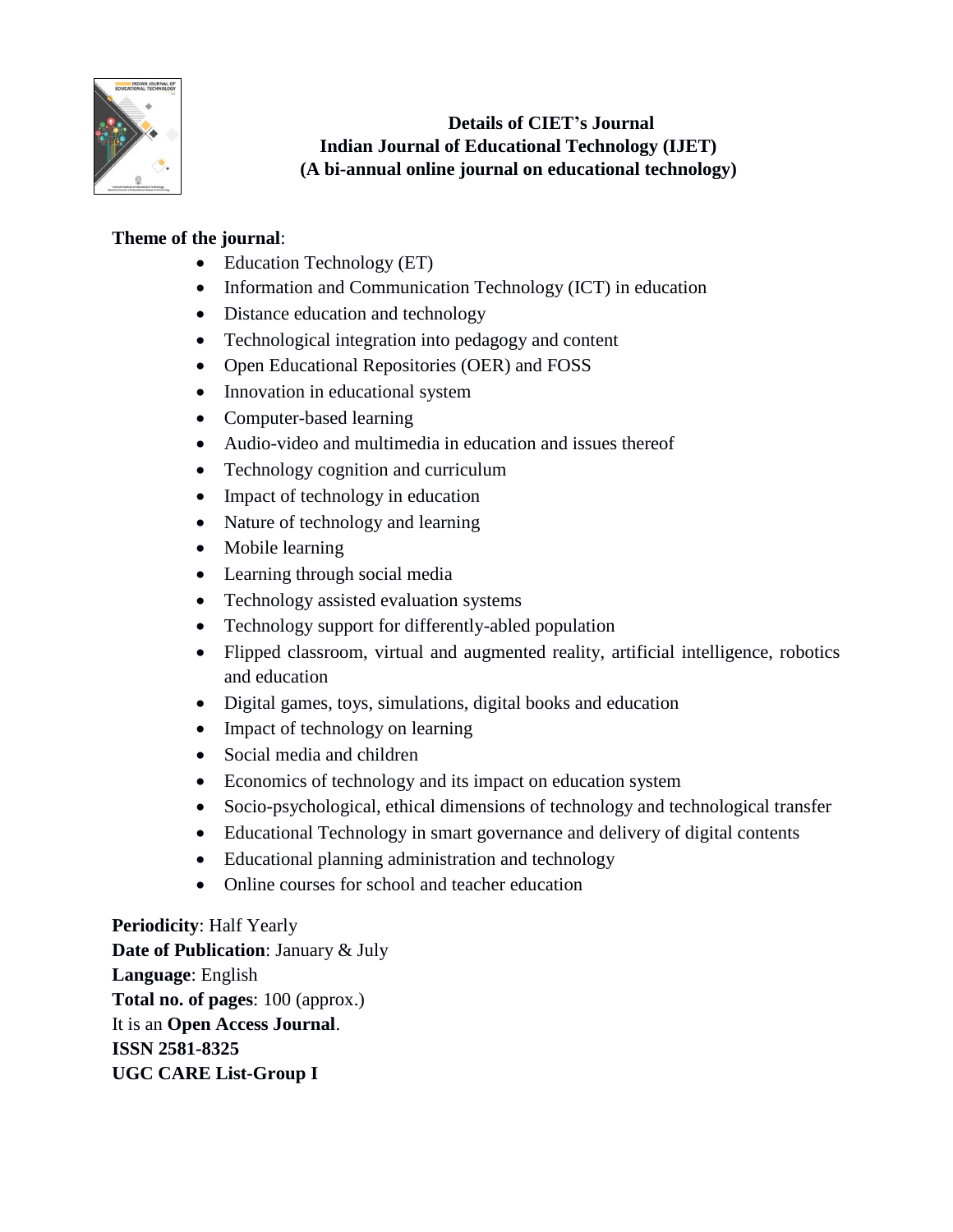### **Nature of articles**:

- Editorial
- Research Articles
- Review Articles
- Opinion
- Communications
- Book Review
- Correspondence
- News/Seminar/Conferences

The journal is **peer reviewed and** a **double-blind** process is followed for review of articles using **online mode.**

## **Guidelines for contributors**

Contributors are requested to follow the IJET's guidelines for submitting a manuscript. It will be helpful for faster processing and error-free editing if writers follow the recommended guidelines.

## **Research articles**

- **•** IJET welcomes original research papers in any of the subjects-sciences as well as social sciences related to educational technology.
- Articles must not contain more than 4,000 words, including notes and references. Longer articles will not be considered and processed.
- **•** Articles should be accompanied by an abstract of a maximum of 150-200 words, keywords (five) an introductory paragraph and subheads.

# **Review articles**

- **•** Articles must not contain more than 6,000 words.
- **•** Cited references should be limited to about 100 in number.
- **•** These articles are expected to survey and discuss current developments in a field.
- These should be focused and organized.

# **Opinion**

- **•** These articles should not contain more than 1,200 words.
- They are expected to show present views on issues related to Educational Technology (ET) and Information and Communication Technology (ICT).

# **Communications (Short articles)**

- These articles should not exceed 2,000 words.
- **•** They should contain important new findings that are of fairly broad interest.
- **•** They should include a brief abstract and an introductory paragraph.
- **•** Text should NOT be categorized under subheads.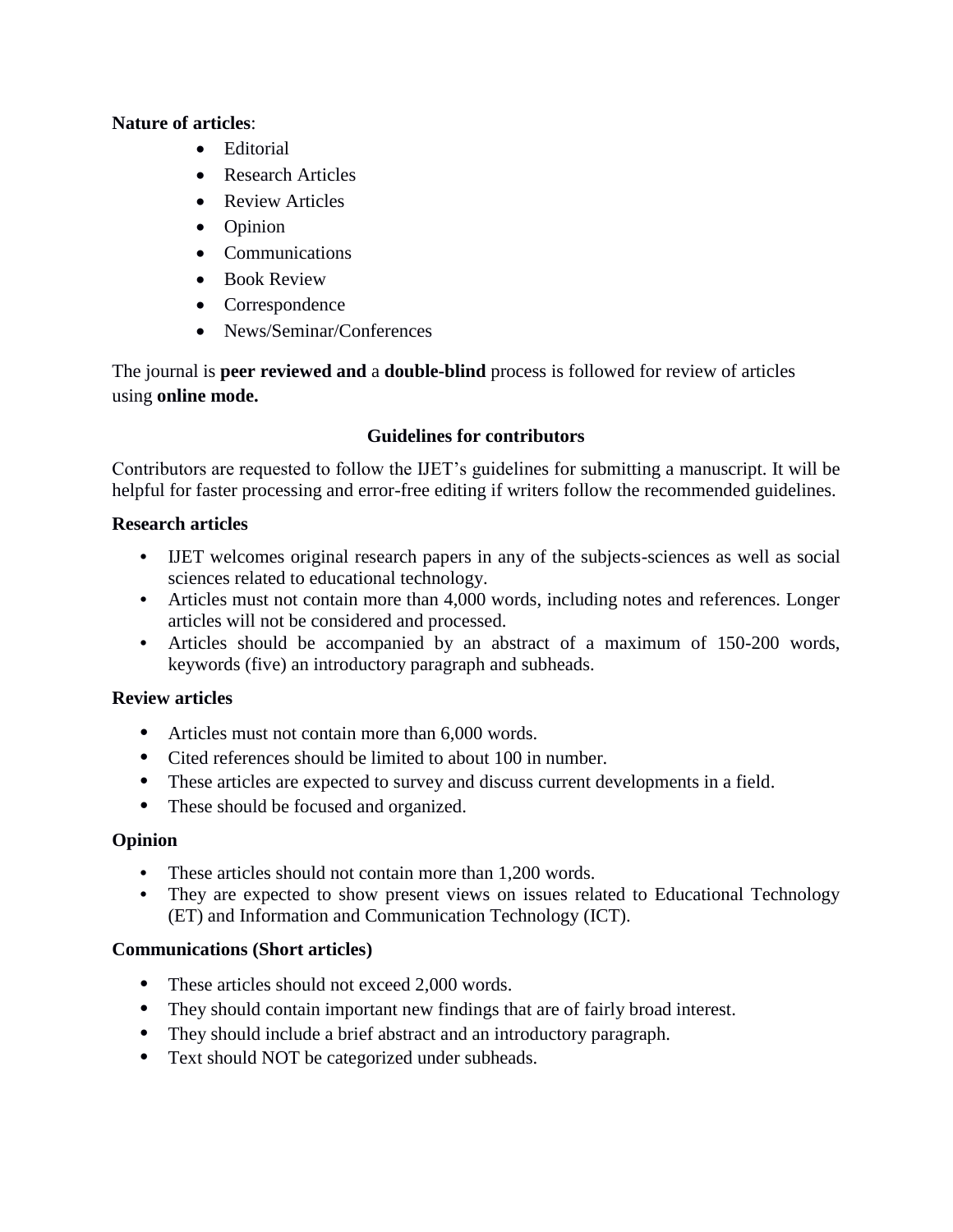### **Book Reviews**

- IJET accepts book reviews not exceeding 1,500 words.
- The selection of reviews will be done on the basis of the relevance of the book with the theme of the journal.
- Reviews should be proper and must not merely 'list' brief descriptions of the contents of a book.

### **Correspondence**

- **•** These should not exceed 600 words.
- These include letters that are of general interest to researchers or technical comments, including those on articles or communications published in IJET within the previous six months.
- **•** Short letters are preferred.
- **•** Letters may be reviewed and edited as per the guidelines of the institution and IJET.

## **General Guidelines**

- **•** Contributions should be sent by email (typed and double-spaced).
- **•** Papers with immediate relevance for policy would be considered for early publication. Please note that this is a matter of editorial judgment.
- **•** Articles should be accompanied by an abstract of a maximum of 150-200 words, keywords, an introductory paragraph and subheads.
- **•** Authors need to mention the nature of article at the top of the manuscript (whether it is a research article, review article or opinion, etc.).
- **•** Authors are requested to list five to six keywords for their articles that can best represent the article.
- **•** Graphs and charts need to be prepared in MS Office (Word/Excel) and not in jpeg or other formats.
- The pages should be numbered consecutively, starting with the title page and through the text, reference list, tables and figure legends.
- **•** The order in which manuscripts are to be prepared is: Title page, abstract, key words, text, acknowledgements, references, tables, figure legends (on separate page preceding the first figure), figures (the figures should be labelled).
- **•** The title page should contain Title, Authors, Affiliations, and Corresponding author and address.
- **•** Writers are requested to provide full details for correspondence: postal address, phone numbers and email address.
- **•** Acknowledgements should be as brief as possible.
- **•** Papers should not have been simultaneously submitted for publication to another journal or newspaper. If the paper has appeared earlier in a different version, we would appreciate a copy of this along with the submitted paper.
- **•** Receipt of articles will be immediately acknowledged by email.
- **•** Effort is taken to complete early processing of the papers we receive.
- **•** IJET requests writers not to send revised versions of their earlier contributions based on stylistic changes/additions, deletions of references, minor changes, etc. as this poses challenges in processing and unnecessary delaying of the work. Revised versions will not